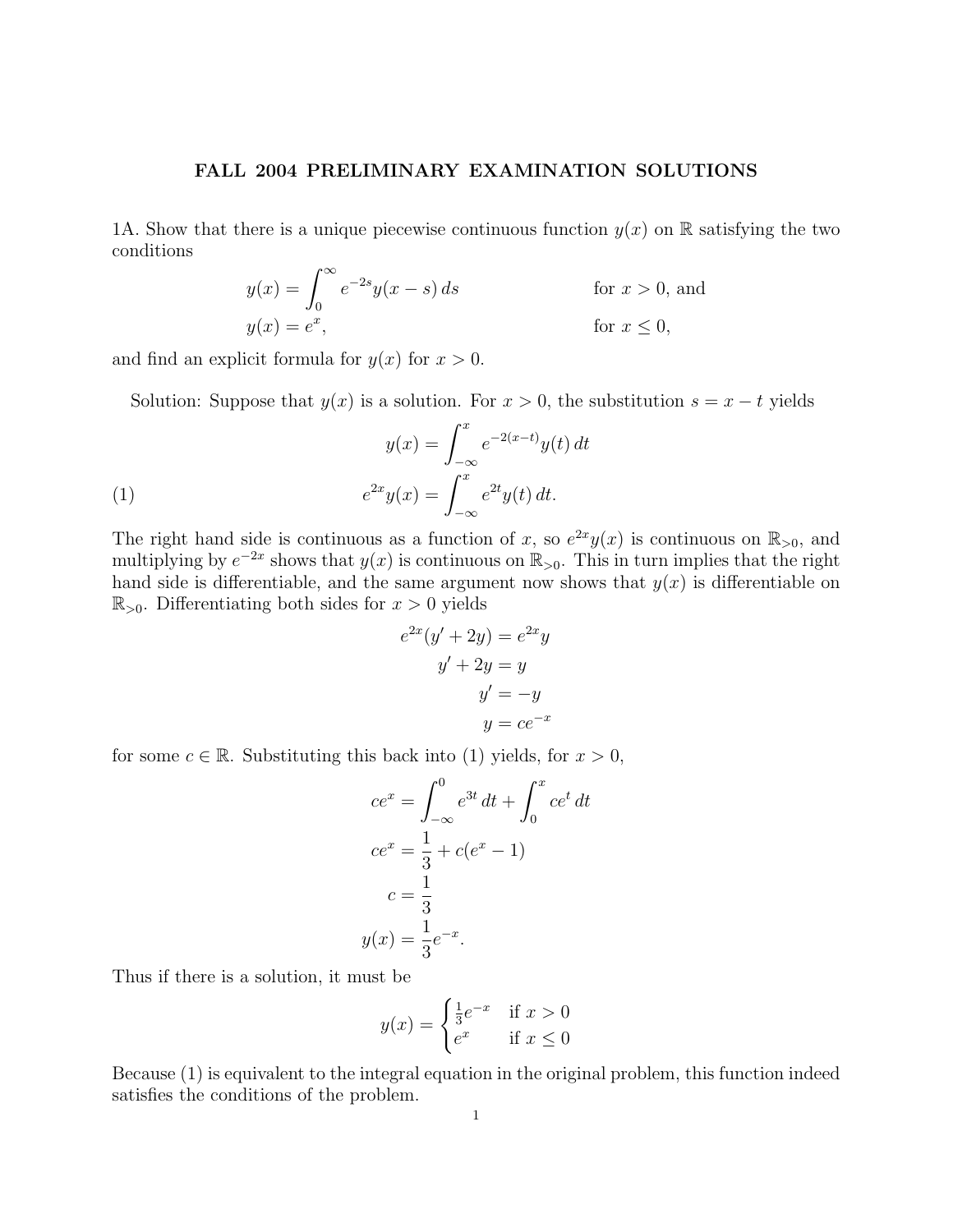2A. For  $c \in \mathbb{Q}$ , define  $R_c := \mathbb{Q}[x]/(x^3 - cx)$ . Let  $a, b \in \mathbb{Q}$ . Show that the rings  $R_a$  and  $R_b$ are isomorphic if and only if there exists a nonzero  $r \in \mathbb{Q}$  such that  $b = r^2 a$ .

Solution: If  $r \neq 0$  and  $b = r^2a$ , then the ring automorphism  $\mathbb{Q}[x] \to \mathbb{Q}[x]$  sending x to rx maps  $x^3 - bx$  to  $r^3x^3 - brx = r^3(x^3 - ax)$ , so it induces an isomorphism between the quotient rings

$$
R_b = \frac{\mathbb{Q}[x]}{(x^3 - bx)} \simeq \frac{\mathbb{Q}[x]}{(r^3(x^3 - ax))} = \frac{\mathbb{Q}[x]}{(x^3 - ax)} = R_a.
$$

Conversely, suppose  $R_a \simeq R_b$ . The maximal ideals of  $R_a$  correspond bijectively to maximal ideals of  $\mathbb{Q}[x]$  containing  $x^3 - ax$ , which in turn correspond bijectively to distinct irreducible factors of  $x^3 - ax$ . Thus  $R_a$  has 1, 3, or 2 maximal ideals according as  $a = 0$ , a is a nonzero square, or a is not a square. Since  $R_b$  must have the same number of maximal ideals, we immediately deduce that  $b = r^2 a$  for some r, except possibly in the case where neither a nor b is a square. We now assume we are in this remaining case. The quotient fields of  $R_a$  (the quotients of  $R_a$  by its two maximal ideals) are  $\mathbb{Q}$  and  $\mathbb{Q}[x]/(x^2 - a) \simeq \mathbb{Q}[\sqrt{a}]$ . These must be the same as the quotient fields  $\mathbb{Q}$  and  $\mathbb{Q}[\sqrt{b}]$  of  $R_b$ , in some order. Since b is a square in  $\mathbb{Q}[\sqrt{b}]$  but not in  $\mathbb{Q}$ , it must be a square in  $\mathbb{Q}[\sqrt{a}]$ . Write

$$
(r\sqrt{a} + s)^2 = b.
$$

Expanding, we get  $2rs = 0$ . If  $r = 0$ , we contradict the assumption that b is not a square. Thus  $s = 0$ , and  $b = r^2 a$ .

3A. Let f and g be functions that are holomorphic on all of  $\mathbb{C}$ , except that g has an essential singularity at the complex number c. Prove that either f is constant, or the composition  $f \circ g$ has an essential singularity at c. (Hint: you may assume the Casorati-Weierstrass Theorem, which states that if a function  $f$  has an essential singularity at  $c$ , then for any punctured neighborhood N of c on which f is holomorphic, the image  $f(N)$  is dense in  $\mathbb{C}$ .)

Solution: Suppose that f is not constant. Choose  $a, b \in \mathbb{C}$  such that  $f(a) \neq f(b)$ . If N is any punctured neighborhood of c, then  $g(N)$  is dense in  $\mathbb{C}$ , by the Casorati-Weierstrass Theorem. In particular, the closure of  $g(N)$  contains a and b, so the closure of  $f(g(N))$ contains  $f(a)$  and  $f(b)$ . Since this holds for every N, the limit  $\lim_{z\to c} f(g(z))$  is not  $\infty$ , and does not exist as a complex number either. Thus  $f \circ q$  has neither a pole nor a removable singularity at  $c$ , so it has an essential singularity at  $c$ .

4A. Let A be an  $n \times n$  matrix with complex entries. Prove that A is diagonalizable if and only if the following is true: Whenever  $f$  is a polynomial with complex coefficients such that  $f(A)$  is nilpotent, we have  $f(A) = 0$ . (A matrix A is nilpotent if  $A<sup>m</sup> = 0$  for some  $m \ge 1$ .)

Solution: First suppose that A is diagonalizable. If C is an invertible  $n \times n$  matrix, then  $f(CAC^{-1}) = Cf(A)C^{-1}$ , so both sides of the "if and only if" are unchanged by conjugation. Thus we may assume A is diagonal. Then  $f(A)$  is diagonal for any f. Hence if  $f(A)$  is nilpotent, then  $f(A) = 0$ .

Now suppose, conversely, that A is such that  $f(A) = 0$  whenever  $f(A)$  is nilpotent. Let  $f(x)$  be the product of  $(x - \lambda)$  where  $\lambda$  runs through the *distinct* eigenvalues of A. Then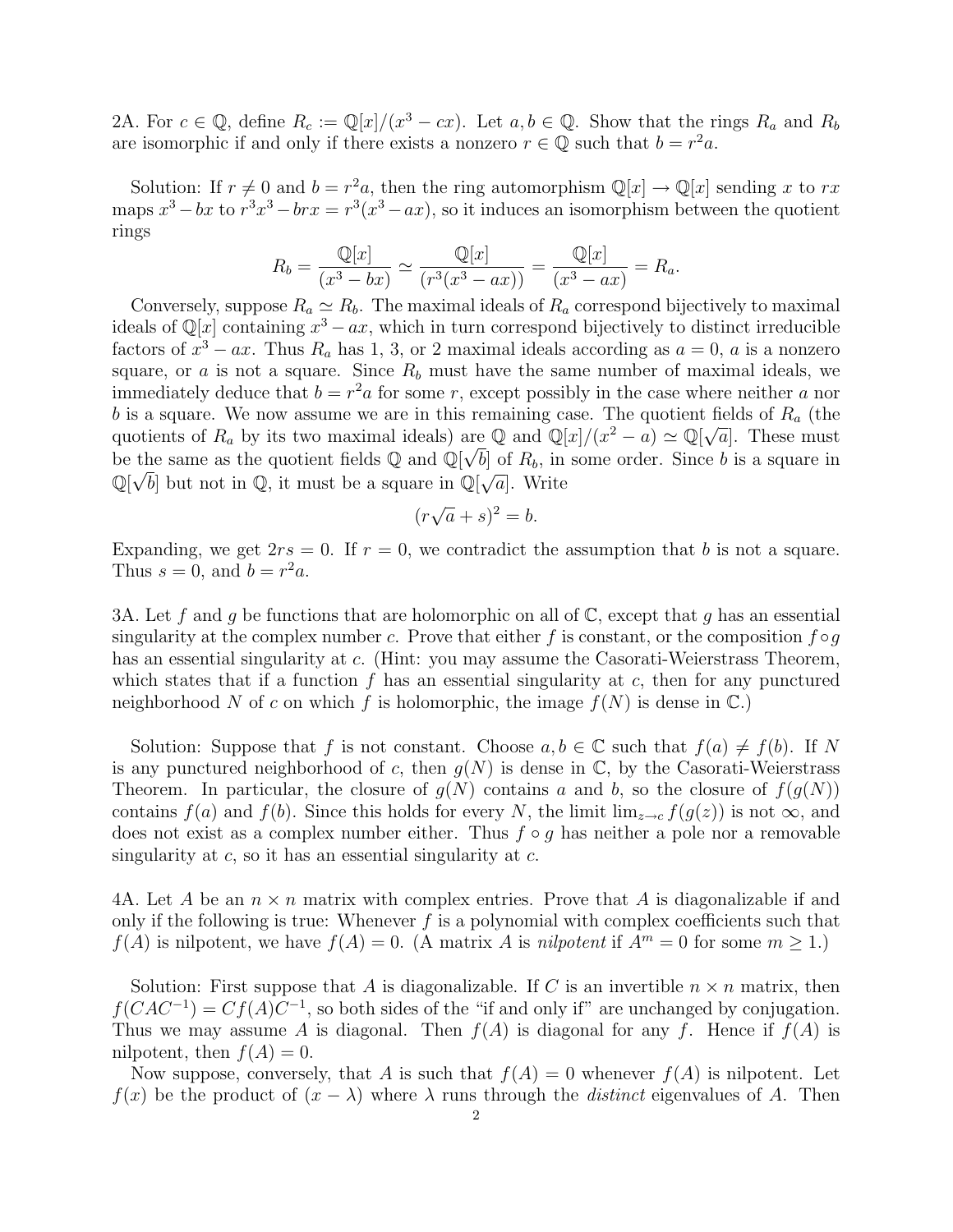the characteristic polynomial  $c(x)$  of A divides some power of  $f(x)$ , but  $c(A) = 0$  (Cayley-Hamilton Theorem), so some power of  $f(A)$  is 0. By hypothesis,  $f(A) = 0$ . Thus the minimal polynomial of A has distinct zeros, so A is diagonalizable.

5A. Let  $(a_m)_{m>1}$  be a sequence of real numbers satisfying  $a_{n+m} \le a_n + a_m$ . Prove that

$$
\lim_{n \to \infty} \frac{a_n}{n} = \inf_n \frac{a_n}{n}
$$

as an element of  $[-\infty, \infty)$ .

Solution: If  $n = \ell m + r$  for integers  $m, \ell \geq 1$  and  $r \in [0, m)$ , then  $a_n = a_{\ell m+r} \leq a_{\ell m} + a_r \leq$  $\ell a_m + a_r$ , and dividing by n yields

$$
\frac{a_n}{n} \le \frac{\ell m}{n} \frac{a_m}{m} + \frac{a_r}{n}.
$$

After sending  $n \to \infty$  (for fixed m, so  $\ell$  and r vary with n), we obtain

$$
\limsup \frac{a_n}{n} \le \frac{a_m}{m}
$$

.

m

.

This holds for each  $m$ , so

$$
\limsup \frac{a_n}{n} \le \inf \frac{a_m}{m}
$$

On the other hand,

$$
\liminf \frac{a_n}{n} \ge \inf \frac{a_m}{m}
$$
  

$$
\lim \frac{a_n}{n} = \inf \frac{a_m}{n}.
$$

n

holds by definition. Thus

6A. Let n be a square-free positive integer (*i.e.*,  $n = 1$  or n is prime or n is a product of distinct primes). Assume that for every product of primes  $pq_1 \cdots q_r$  dividing n, with  $r > 0$ , we have  $q_1 \cdots q_r \not\equiv 1 \pmod{p}$ . Prove that every group G of order n is abelian.

Solution: Suppose  $p|n$  and let P be a Sylow p-subgroup of G. Let N be the normalizer of P. By Sylow's theorems, the number of Sylow p-subgroups is  $[G : N] \equiv 1 \pmod{p}$ . Since N contains P, we have  $[G : N] = q_1 \cdots q_r$ , where  $pq_1 \cdots q_r | n$ . Our hypothesis implies that  $r = 0$ , hence  $N = G$ , so P is normal. Now let  $n = p_1 \cdots p_k$  and let  $P_1, \ldots, P_k$  be the corresponding normal Sylow subgroups. Let  $Q_i \subseteq G$  be the product of the  $P_j$ 's, omitting  $P_i$ . Then  $Q_i$  is normal and  $G/Q_i$  is cyclic of order  $p_i$ . Thus we have a surjective homomorphism  $\phi_i: G \to \mathbb{Z}/p_i\mathbb{Z}$  for each i, and combining these, we get a homomorphism  $\phi: G \to \prod_i \mathbb{Z}/p_i\mathbb{Z}$ . Let  $K = \text{ker}(\phi)$ . Since each  $\phi_i$  factors through  $G/K$ , every  $p_i$  divides  $|G/K|$ . This implies  $K = 0$ . Then  $\phi$  is an injective homomorphism between two groups of equal order, hence an isomorphism.

7A. Let D be the open unit disk in  $\mathbb{C}$ , and  $f: D \to D$  a holomorphic function. Suppose that  $f(-\frac{1}{2})$  $(\frac{1}{2}) = 0$  and  $f(0) = \frac{1}{2}$ . Prove that there is only one possible value for  $f(\frac{1}{2})$  $(\frac{1}{2})$ , and find it.

Solution: We first solve for a linear fractional transformation  $g$  of  $D$  mapping

$$
g(-\frac{1}{2}) = 0,
$$
  $g(0) = \frac{1}{2}$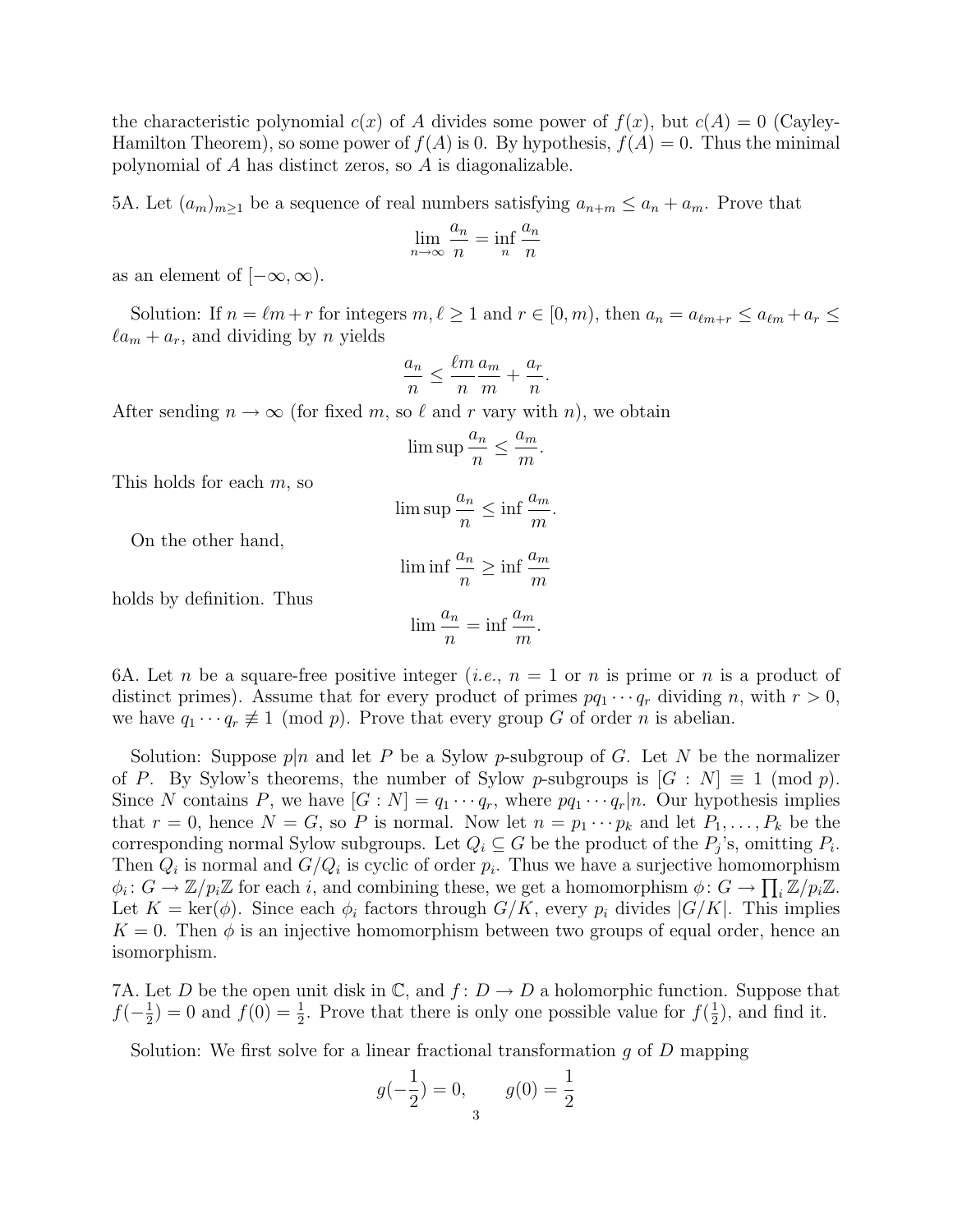and find that the function

$$
g(z) = \frac{z + \frac{1}{2}}{1 + \frac{z}{2}} = \frac{2z + 1}{2 + z}
$$

satisfies these conditions. Then the composition  $h = f \circ g^{-1}$  satisfies

$$
h: D \to D
$$
,  $h(0) = 0$ ,  $h(\frac{1}{2}) = \frac{1}{2}$ 

By Schwarz's lemma we must have  $|h(z)| \leq |z|$  in D. But equality holds for  $z = \frac{1}{2}$  $\frac{1}{2}$ , so  $h(z)$ must equal z. Hence  $f = g$ , and

$$
f(\frac{1}{2}) = \frac{4}{5}.
$$

8A. Let  $\langle , \rangle$  be a positive-definite Hermitian inner product on a finite-dimensional complex vector space V. Suppose  $T: V \to V$  is a C-linear map such that  $\langle Tv, v \rangle = 0$  for all  $v \in V$ . Prove that  $T = 0$ .

Solution: For  $x, y \in V$ , expanding

$$
\langle T(x+y), (x+y) \rangle - \langle Tx, x \rangle - \langle Ty, y \rangle = 0
$$

yields

$$
\langle Tx, y \rangle + \langle Ty, x \rangle = 0.
$$

Substituting  $ix$  for  $x$  yields

$$
i\langle Tx,y\rangle - i\langle Ty,x\rangle = 0.
$$

The previous two equalities imply  $\langle Tx, y \rangle = 0$  for all  $x, y \in V$ . Taking  $y = Tx$ , we get  $\langle Tx, Tx \rangle = 0$ . Since  $\langle , \rangle$  is positive-definite, we get  $Tx = 0$ . This holds for all  $x \in V$ , so  $T=0.$ 

Remark: this proof works even when V is infinite-dimensional.

9A. Let  $f: [0,1] \to \mathbb{R}$  be a continuous function. Show that

$$
\lim_{n \to \infty} \int_0^1 f(x)e^{inx^3} dx = 0.
$$

Solution: We can approximate f uniformly by smooth functions in  $[0, 1]$ , so it suffices to prove the statement when f is smooth.

Choose M such that  $|f(x)| < M$  for all  $x \in [0,1]$ . Let  $\epsilon > 0$ . Then

$$
\left| \int_0^{\epsilon} f(x) e^{inx^3} dx \right| \le \epsilon M
$$

On the remaining interval we integrate by parts:

$$
\int_{\epsilon}^{1} f(x)e^{inx^{3}} dx = \int_{\epsilon}^{1} \frac{f(x)}{x^{2}} x^{2} e^{inx^{3}} dx
$$
  
= 
$$
\frac{1}{in} \left( f(1)e^{in} - \frac{f(\epsilon)}{\epsilon^{2}} e^{ine^{3}} - \int_{\epsilon}^{1} \frac{d}{dx} \left( \frac{f(x)}{x^{2}} \right) e^{inx^{3}} dx \right)
$$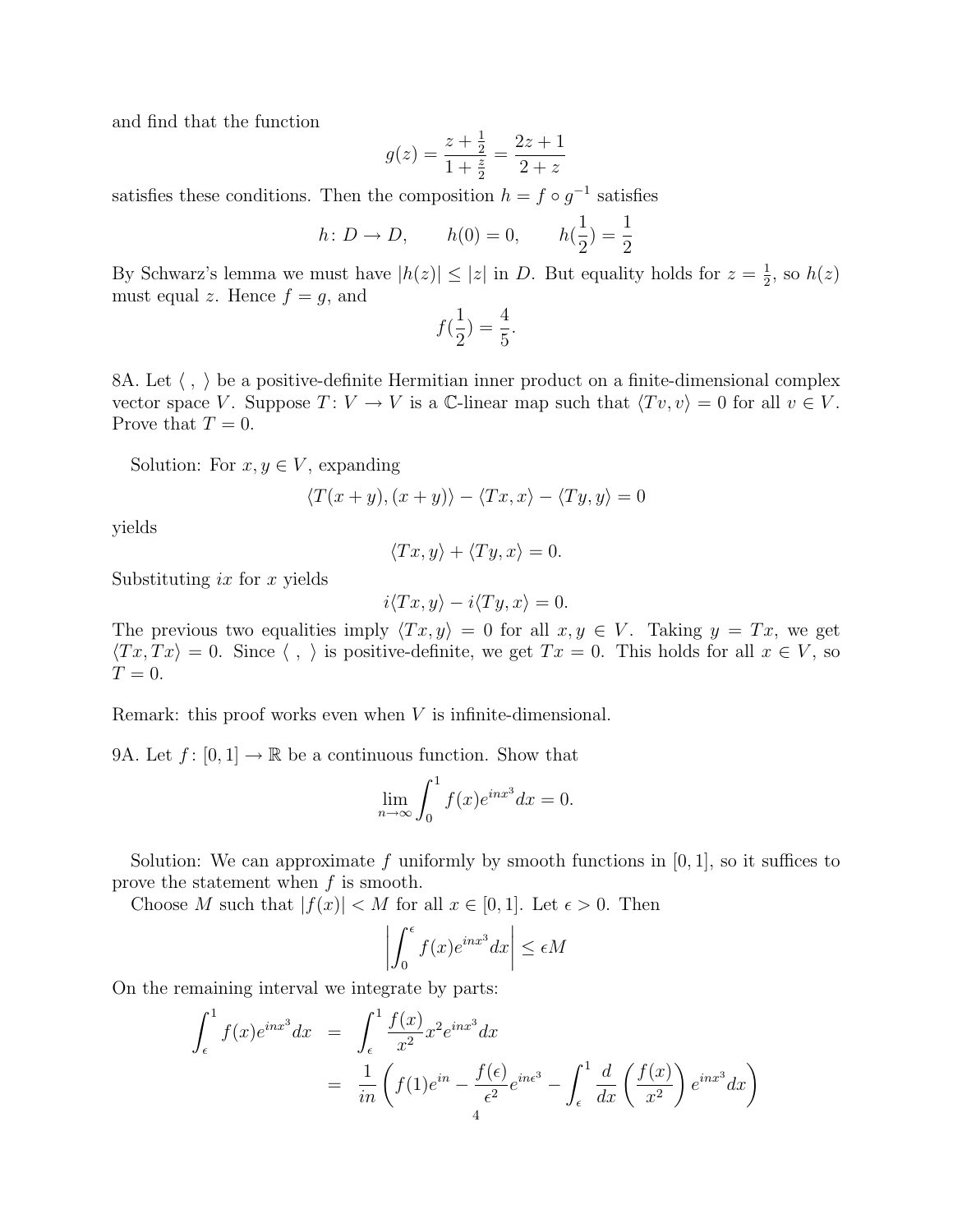Letting  $n$  tend to infinity, we obtain

$$
\lim_{n \to \infty} \int_{\epsilon}^{1} f(x)e^{inx^{3}} dx = 0
$$

Adding to this the bound on  $[0, \epsilon]$ , we get

$$
\limsup_{n \to \infty} \left| \int_0^1 f(x)e^{inx^3} dx \right| \le \epsilon M
$$

The conclusion follows if we let  $\epsilon$  tend to 0.

1B. Let  $S_n$  be the group of permutations of  $\{1, \ldots, n\}$ , and let  $A_n$  be the alternating subgroup. Suppose  $m \leq n$ .

(a) Identify  $S_m$  with the subgroup of  $S_n$  consisting of elements that fix  $m + 1, \ldots, n$ . Prove that  $A_n \cap S_m = A_m$ .

(b) Is it true in general that if  $f: S_m \to S_n$  is an injective homomorphism, then  $A_n \cap f(S_m) = f(A_m)$ ? Give a proof or a counterexample.

Solution: (a) By definition  $A_n$  is the kernel of the unique homomorphism  $sgn_n: S_n \to {\pm 1}$ mapping each transposition to  $-1$ . Restricting sgn<sub>n</sub> to  $S_m$  gives a homomorphism mapping each tranposition in  $S_m$  to  $-1$ , so this restriction must equal sgn<sub>m</sub>. Thus  $A_m = \text{ker}(\text{sgn}_m)$  $\ker(\operatorname{sgn}_n) \cap S_m = A_n \cap S_m.$ 

(b) It is false. Take  $m \geq 2$  and  $n = 2m$ . There is an obvious action of  $S_m \times S_m$ on  $\{1, \ldots, 2m\}$  in which the first  $S_m$  permutes  $\{1, \ldots, m\}$  and the second  $S_m$  permutes  ${n + 1, ..., 2m}$ . Thus we get an injective homomorphism  $\iota: S_m \times S_m \to S_{2m}$ . Define  $f: S_m \to S_{2m}$  by  $f(\sigma) = \iota(\sigma, \sigma)$ . Then f maps each transposition in  $S_m$  to an element of  $A_{2m}$ , and the transpositions generate  $S_m$ , so  $f(S_m) \subseteq A_{2m}$ . Hence  $A_{2m} \cap f(S_m) = f(S_m)$ , and this is strictly larger than  $f(A_m)$ , since f is injective.

2B. Let  $f: \mathbb{R}^3 \to \mathbb{R}$  be a continuous function of compact support (i.e., f vanishes outside some bounded set).

(a) Show that

$$
u(x) := \int \frac{f(y)}{|x - y|} \, dy
$$

converges, where the integral is over all  $y \in \mathbb{R}^3$ .

(b) Show that  $\lim_{|x|\to\infty} u(x)|x|$  exists.

Solution:(a) Let M be the maximum value of  $|f|$  (this exists, since f is 0 outside some compact set and is continuous). Fix x. Choose R large enough that  $f(y) = 0$  if  $|x - y| > R$ . Using polar coordinates centered at  $x$ , we have

$$
\int \frac{|f(y)|}{|x-y|} dy \le \int_0^R \frac{M}{r} (4\pi r^2 dr),
$$

which converges, so the integral defining  $u(x)$  converges absolutely.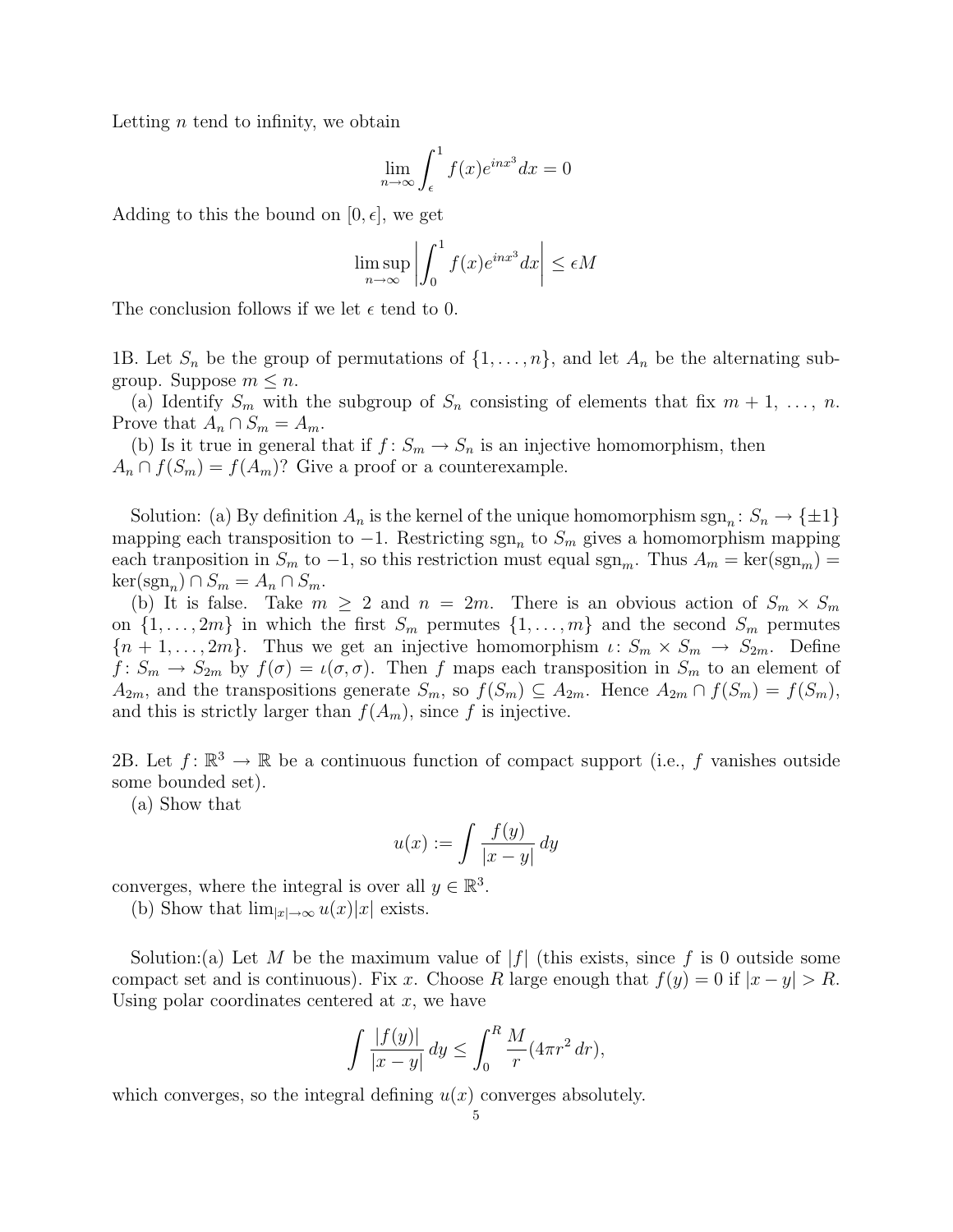(b) By writing  $f(y) = \max\{f(y), 0\} + \min\{f(y), 0\}$ , we may reduce to the case that f is nonnegative everywhere. Let  $R_0 > 0$  be such that  $f(y) = 0$  for  $|y| > R_0$ . If  $|x| \geq nR_0$  where *n* is large, and  $|y| \le R_0$ , then

$$
\frac{|x|}{|x-y|} \le \frac{|x|}{|x|-|y|} = \frac{1}{1-|y|/|x|} \le \frac{1}{1-1/n} = \frac{n}{n-1}
$$
  

$$
\frac{|x|}{|x-y|} \ge \frac{|x|}{|x|+|y|} = \frac{1}{1+|y|/|x|} \le \frac{1}{1+1/n} = \frac{n}{n+1}.
$$

Hence

$$
\frac{n}{n+1} \int f \, dy \le u(x)|x| \le \frac{n}{n-1} \int f \, dy
$$

for large x. Thus  $\lim_{|x| \to \infty} u(x)|x| = \int f dy$ .

3B. For which positive integers n does there exist an  $n \times n$  matrix A with rational entries such that  $A^3 + A + I = 0$ ?

Solution: The polynomial  $f(x) = x^3 + x + 1$  is irreducible over Q (because it is irreducible modulo 2, or because of the rational root test, for instance). Since all eigenvalues of A are roots of  $f(x)$ , the characteristic polynomial of A divides a power of  $f(x)$ , and hence is equal to a power of  $f(x)$  by irreducibility. Therefore n must be a multiple of 3.

Conversely, if  $n = 3$ , we may let  $V = \mathbb{Q}[x]/(x^3 + x + 1)$ , and let A be the matrix (with respect to some basis) of the Q-linear transformation  $V \to V$  given by multiplication by the image of x. And for n any larger multiple of 3, we can take A to be block-diagonal with each  $3 \times 3$  diagonal block equal to the solution for  $n = 3$ .

4B. Evaluate  $I(w) := \int_{-\infty}^{\infty}$ 0  $e^{iwt}$ √ t  $dt$  for every nonzero real number  $w$ . You may use the formula  $\int^{\infty}$  $-\infty$  $e^{-x^2} dx =$ √ π.

The substitution  $t = u^2$  yields

$$
I(w) = 2 \int_0^\infty f(u) \, du.
$$

where  $f(u) := e^{i w u^2}$ . Suppose  $w > 0$ . For  $R > 0$ , let  $\gamma_1$  be the straight-line path from 0 to R, let  $\gamma_2$  be the circular arc  $Re^{it}$  for  $t \in [0, \pi/4]$ , and let  $\gamma_3$  be the straight-line path from  $Re^{i\pi/4}$  to 0. By Cauchy's Theorem,  $\sum_{j=1}^{3} \int_{\gamma_j} f(u) du = 0$ . For  $u = Re^{it}$ , we have

$$
|f(u)| = e^{\text{Re}(iwu^2)} = e^{-w\text{Im}(u^2)} = e^{-wR^2\sin(2t)} \le e^{-wR^2(2(2t)/\pi)},
$$

where the last step comes from the inequality  $\sin x \leq 2x/\pi$  for  $x \in [0, \pi/2]$  (concavity of  $\sin x$  on this interval). Therefore

$$
\left| \int_{\gamma_2} f(u) \, du \right| \le \int_0^\infty e^{-wR^2(2(2t)/\pi)} \, dt = \frac{\pi}{4wR^2},
$$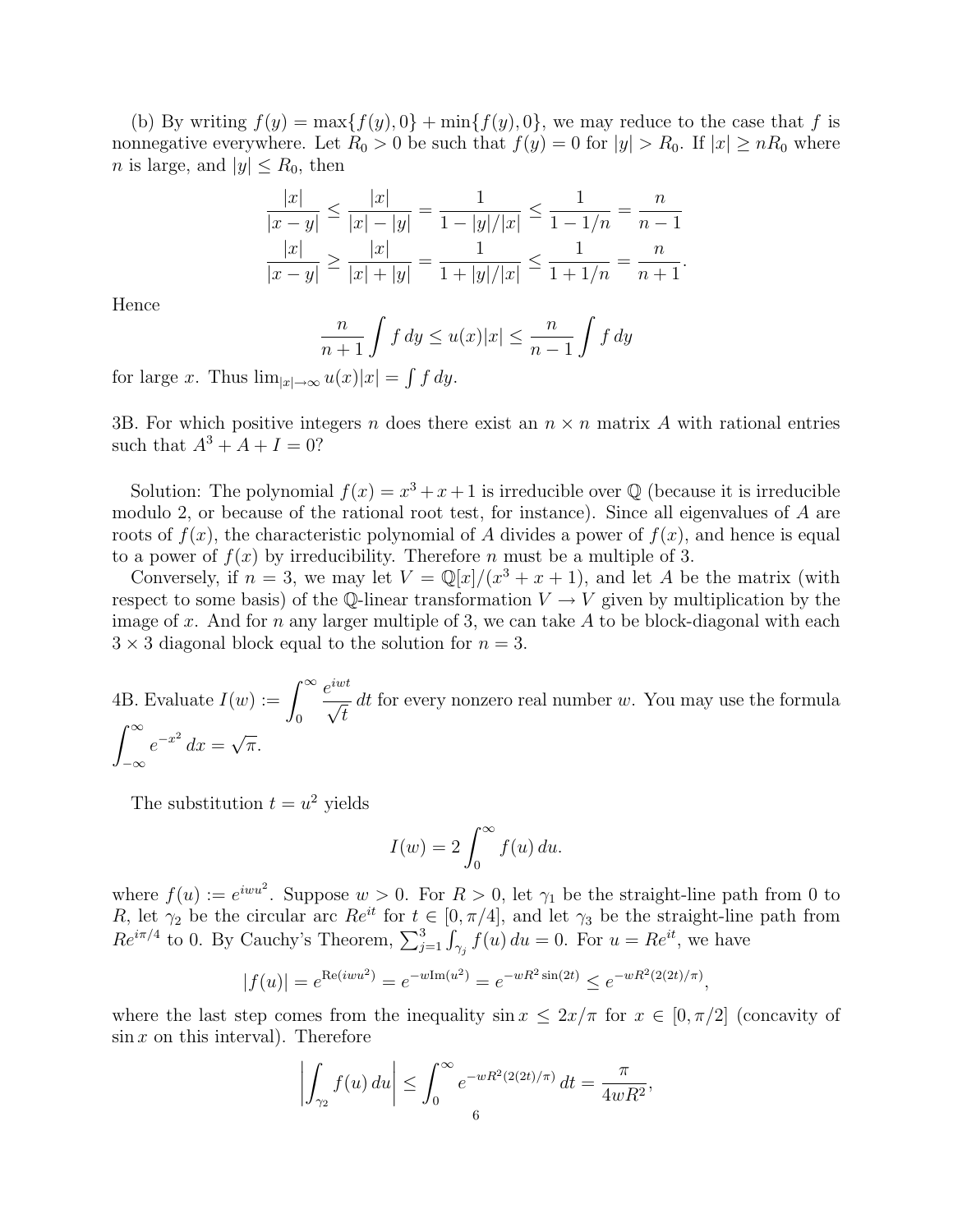which goes to 0 as  $R \to \infty$ . Hence

$$
I(w) = 2 \lim_{R \to \infty} \int_{\gamma_1} f(u) du
$$
  
=  $-2 \lim_{R \to \infty} \int_{\gamma_3} f(u) du$   
=  $2 \int_0^\infty f(e^{i\pi/4}t) e^{i\pi/4} dt$   
=  $2 \int_0^\infty e^{-wt^2} e^{i\pi/4} dt$   
=  $e^{i\pi/4} \int_{-\infty}^\infty e^{-wt^2} dt$   
=  $e^{i\pi/4} \int_{-\infty}^\infty e^{-wt^2} dt$   
=  $\frac{1+i}{\sqrt{2}} \int_{-\infty}^\infty e^{-v^2} \frac{dv}{\sqrt{w}}$   
=  $(1+i) \sqrt{\frac{\pi}{2w}}$ .

Also,  $I(-w)$  is the complex conjugate of  $I(w)$ . Therefore, for any  $w \neq 0$ ,

$$
I(w) = (1 + i \operatorname{sgn}(w)) \sqrt{\frac{\pi}{2|w|}}.
$$

5B. What is the cardinality of the smallest field  $F$  of characteristic 7 such that the equation  $x^{18} + x^{17} + \cdots + x + 1 = 0$  has a solution  $x \in F$ ?

Solution: We have the identity

$$
(x-1)(x^{18} + x^{17} + \dots + x + 1) = x^{19} - 1,
$$

and the latter has no repeated factors over a field of characteristic 7 (since  $x^{19} - 1$  has no factors in common with its derivative), so the given condition is equivalent to the condition that the multiplicative group  $F^*$  contain a nontrivial element of order dividing 19. Since 19 is prime and  $F^*$  is a finite abelian group, this is equivalent to 19 |  $\#F^*$ . The size of F is  $7^m$ for some  $m \ge 1$ , so the condition becomes 19  $|(7^m-1)$ . We compute  $7^2 \equiv 11 \pmod{19}$  and  $7^3 \equiv 1 \pmod{19}$ , so the smallest possible m is 3, and the smallest possible field F satisfying the conditions is the field  $\mathbb{F}_{7^3}$  of  $7^3 = 343$  elements.

6B. Suppose that  $f(z)$  is holomorphic on all of  $\mathbb C$  except for a pole at  $z = 0$ . Prove that

$$
\lim_{n \to \infty} \frac{1}{n} \sum_{k=1}^{n} f\left(\frac{1}{n} e^{2\pi i k/n}\right)
$$

exists.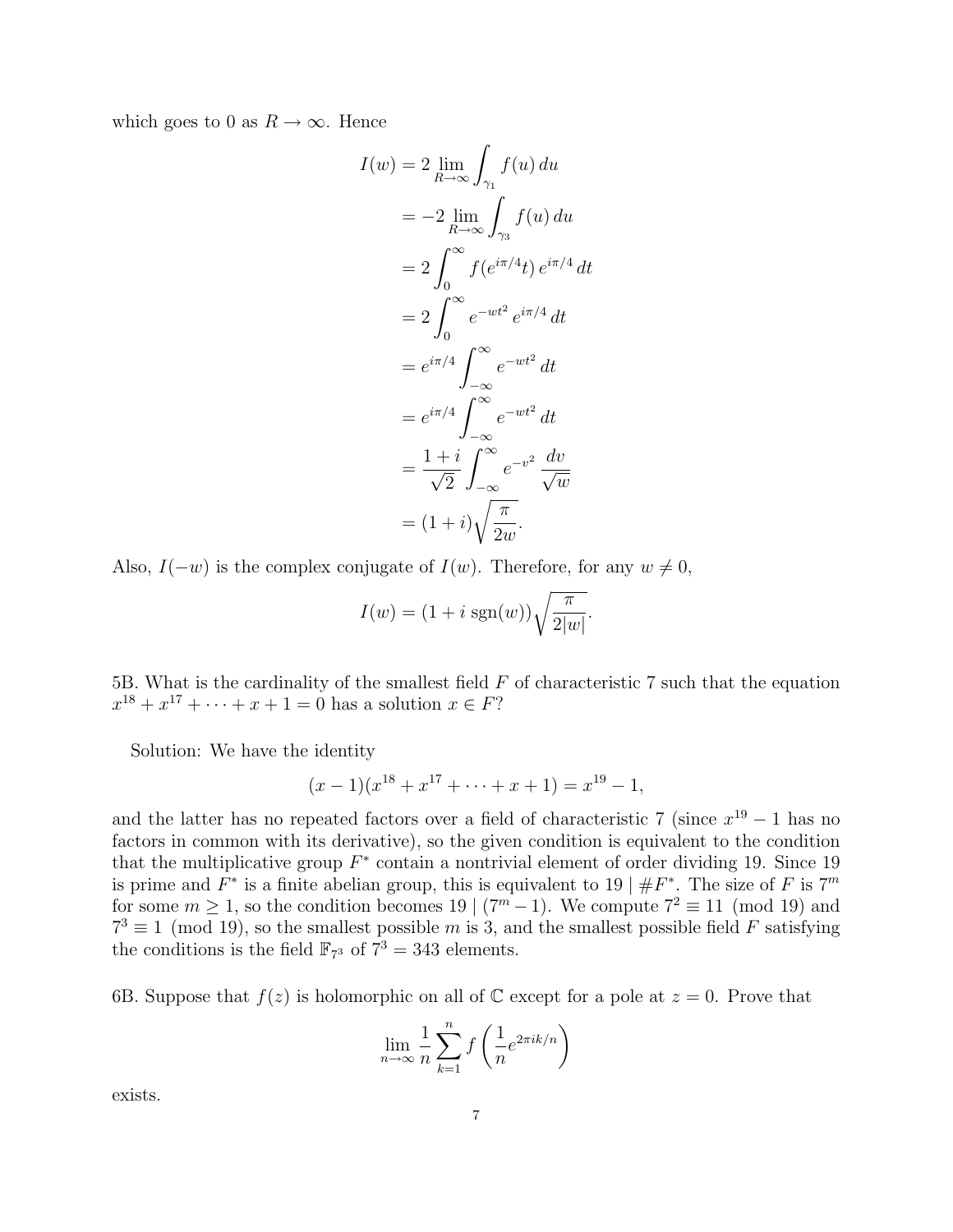Solution: If f were holomorphic at 0, then each term in the sum would be  $f(0) + O(1/n)$ where the implied constant is independent of  $k$  and  $n$ , so the average of these f-values would also be  $f(0) + O(1/n)$ , which tends to  $f(0)$  as  $n \to \infty$ .

In general, using the Laurent series of  $f$ , we may write  $f$  as a finite linear combination of functions of the form  $z^{-m}$  for  $m > 0$  plus one function that is holomorphic at 0. By linearity, it remains to prove the statement for  $f(z) = z^{-m}$ . In this case, the sum in the problem is a finite geometric series, and its value is 0 when  $n > m$ .

7B. Let  $n \geq 1$ , and let  $M_n(\mathbb{R})$  be the ring of  $n \times n$  matrices over the field of real numbers. What is the dimension of the subspace V of  $M_n(\mathbb{R})$  spanned by the matrices of the form  $AB - BA$  where  $A, B \in M_n(\mathbb{R})$ ?

Solution: Let  $E_{ij}$  be the matrix with 1 in the  $(i, j)$  position and zeros elsewhere. Since  $AB - BA$  is linear in each of A and B, the subspace V equals the span of  $AB - BA$  where A is some  $E_{ij}$  and B is some  $E_{k\ell}$ . We have

$$
E_{ij}E_{k\ell} - E_{k\ell}E_{ij} = \begin{cases} 0 & \text{if } j \neq k \text{ and } i \neq \ell \\ E_{i\ell} & \text{if } j = k \text{ and } i \neq \ell \\ -E_{kj} & \text{if } j \neq k \text{ and } i = \ell \\ E_{ii} - E_{jj} & \text{if } j = k \text{ and } i = \ell. \end{cases}
$$

Varying  $i, j, k, \ell$ , we find that V is spanned by the set of all  $E_{ij}$  with  $i \neq j$  together with the set of  $E_{ii} - E_{i+1,i+1}$  for  $i = 1, ..., n-1$ . These matrices are clearly independent, so  $\dim V = (n^2 - n) + (n - 1) = n^2 - 1$ . (A more elegant way to describe V is as the space of trace-zero matrices.)

8B. A  $C^2$  function  $y(x)$  for  $0 \le x \le 1$ , a positive continuous function  $a(x)$  for  $0 \le x \le 1$ , and a real number  $\lambda$  satisfy

$$
y''(x) + \lambda a(x)y(x) = 0,
$$
  

$$
y(0) = 0,
$$
  

$$
y'(1) = 0.
$$

Suppose that  $y(x)$  is not identically zero. Prove that  $\lambda > 0$ .

Solution: Multiply the ODE by  $y(x)$  and integrate from 0 to 1 to get

$$
\lambda \int_0^1 ay^2 dx = -\int_0^1 yy'' dx
$$
  
=  $-yy'|_0^1 + \int_0^1 y'^2 dx$  (integration by parts, with  $u = y$ ,  $dv = y'' dx$ )  
=  $\int_0^1 y'^2 dx$   
> 0,

since if y' were identically zero on [0, 1], then y would be constant on [0, 1], making y identically zero (since  $y(0) = 0$ ). Since  $a > 0$  and y is not identically zero, we also have  $\int_0^1 ay^2 dx > 0$ . Thus  $\lambda$  is a ratio of positive numbers, so  $\lambda > 0$ .